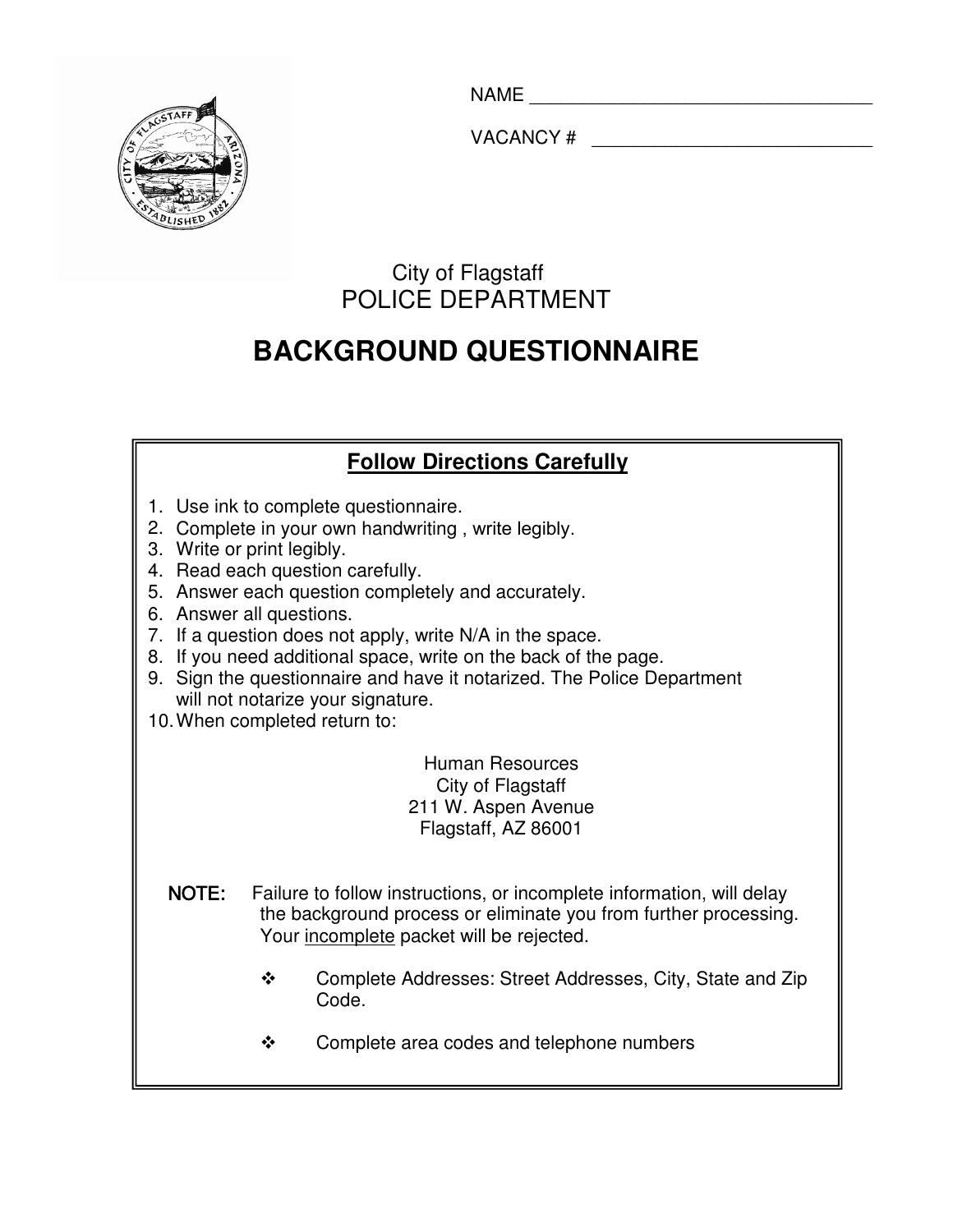# Flagstaff Police Department

Date  $\Box$ 

Position

 $\Box$  Sworn  $\Box$  $\Box$  Civilian

TO THE APPLICANT:

This questionnaire will be used for reference by those who will be considering you for employment, or for a commission with the FLAGSTAFF POLICE DEPARTMENT.

An extensive background investigation will be conducted into your personal history.

Applicants will be required to take a polygraph examination to confirm the information in this questionnaire, and to determine other items of background information.

I understand that the questionnaire will be used in the background evaluation of my fitness to be a Flagstaff Police Department employee (commissioned officer or civilian). I further understand that the results of the background evaluation are for the exclusive use of the Department and will not be released. Further, that no documents submitted by me will be returned and no copies of any other reports or documents utilized for or during my application for employment or a commission will be furnished or given to me.

Where written explanations are required in this form, it is **mandatory** that the information be listed TOTALLY AND COMPLETELY.

The existence of any of the conditions listed below may result in rejection from the selection process. These areas will be explored during an extensive background investigation, polygraph examination, and a psychological profile evaluation.

NOTE: Appropriate business attire is required for all steps of your processing, including all interviews, polygraph examinations, psychological evaluations, and employee orientations. Failure to comply may result in removal from the selection process.

### Criteria Standards for Disqualification

- $\Box$ 1. Any Felony, No Time Limit
- $\Box$ 2. Participation in any Serious Crime
- $\Box$ 3. Any Misdemeanor Conviction involving Narcotics, Drugs, and Marijuana
- $\Box$ 4. Any Selling of Narcotics, Drugs, or Marijuana.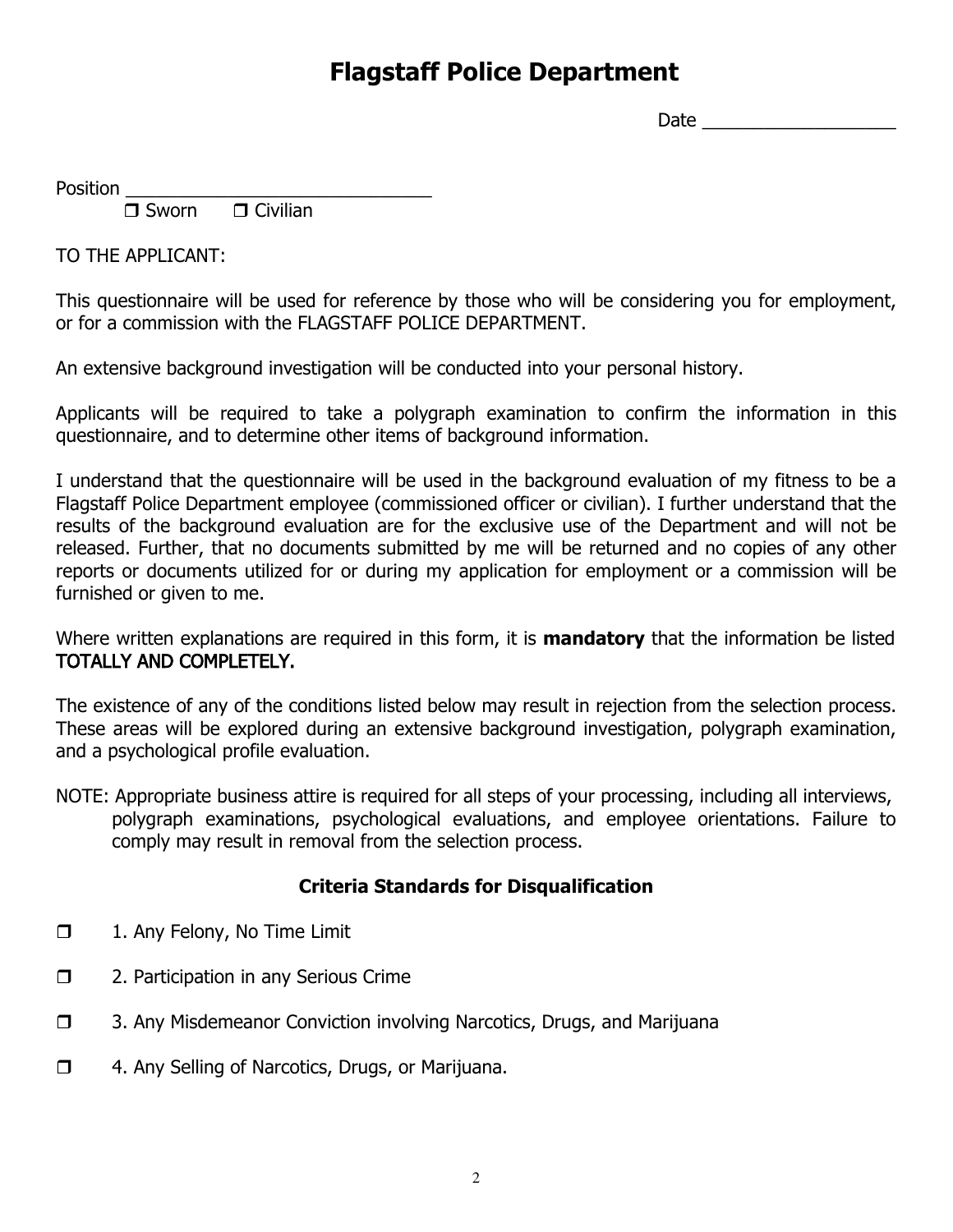- $\Box$  5. Any illegal use of opiate narcotics, hallucinogens, and/or other dangerous drugs. (Includes LSD, PCP, Peyote, Mescaline, Codeine, Heroin, Morphine, Opium, Psilocybin. Cocaine, Hash, Speed, Barbiturates, ETC.)
- $\Box$ 6. Any recent use of Marijuana.
- $\Box$ 7. Any *excessive* illegal use of Marijuana.
- $\Box$  8. Any history of disregard for traffic laws with such frequency so as to indicate a disrespect for traffic laws and a disregard for the safety of other persons on the highway.
- $\Box$ 9. Any sexual conduct prohibited by Law.
- $\Box$ 10. Negligence in maintaining financial responsibility.

### Please confirm that you have read, understand, and agree to the aforementioned conditions and criteria by signing below.

|               | Sworn to and subscribed before me |  |  |  |
|---------------|-----------------------------------|--|--|--|
|               |                                   |  |  |  |
|               |                                   |  |  |  |
| Notary Public |                                   |  |  |  |
|               |                                   |  |  |  |

### Public Disclosure of Information

Your Social Security Number is requested for identification and record keeping purposes. Disclosure of your social security number is for the purpose of conducting a thorough background investigation. The information included on this form may constitute a "public record of matter" requiring public disclosure under Arizona's Public Records Law, A.R.S. 39-121 et seq.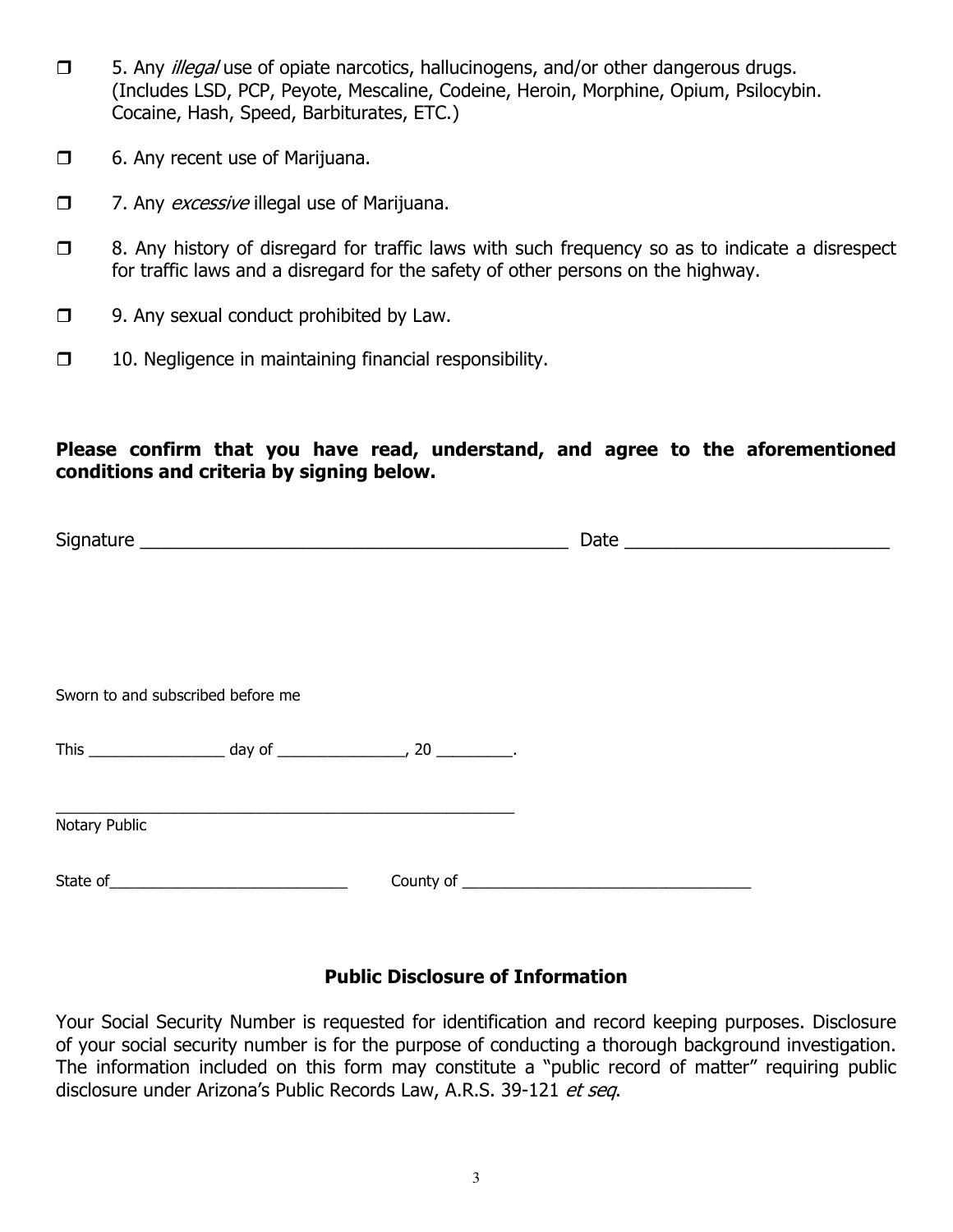Do you have any knowledge or information, in addition to that specifically required in this questionnaire, which is or may be relevant, directly or indirectly to an investigation of your eligibility or fitness for the position you are seeking? This includes, but is not limited to: character traits, temperance habits, employment, education, subversive activities, family, associations, undetected criminal offenses, traffic violations, or residence? If YES, provide full information below.

| $V\Gamma$ $\Omega$ | NO |
|--------------------|----|
| E5.                |    |

# Police Officer Applicants Only If the necessity for you to shoot a human being, in the course of your duties as a police officer, would you have any reluctance to do so? YES \_\_\_\_\_\_ NO \_\_\_\_\_\_ If **yes**, explain:  $\overline{a_1}$  ,  $\overline{a_2}$  ,  $\overline{a_3}$  ,  $\overline{a_4}$  ,  $\overline{a_5}$  ,  $\overline{a_6}$  ,  $\overline{a_7}$  ,  $\overline{a_8}$  ,  $\overline{a_9}$  ,  $\overline{a_9}$  ,  $\overline{a_9}$  ,  $\overline{a_9}$  ,  $\overline{a_9}$  ,  $\overline{a_9}$  ,  $\overline{a_9}$  ,  $\overline{a_9}$  ,  $\overline{a_9}$  ,  $\overline{a_1}$  ,  $\overline{a_2}$  ,  $\overline{a_3}$  ,  $\overline{a_4}$  ,  $\overline{a_5}$  ,  $\overline{a_6}$  ,  $\overline{a_7}$  ,  $\overline{a_8}$  ,  $\overline{a_9}$  ,  $\overline{a_9}$  ,  $\overline{a_9}$  ,  $\overline{a_9}$  ,  $\overline{a_9}$  ,  $\overline{a_9}$  ,  $\overline{a_9}$  ,  $\overline{a_9}$  ,  $\overline{a_9}$  , **CERTIFICATION** I hereby certify under penalty of A.R.S. 13-2701 and 39-161, that the entries on this statement are true, complete, and correct to the best of my knowledge and belief. These entries are made in good faith. I understand that a knowing and willfully false statement on this form constitutes a violation of the law, and cause to initiate action to suspend or revoke certified peace officer status. Signature **Example 20** and the set of the set of the set of the set of the set of the set of the set of the set of the set of the set of the set of the set of the set of the set of the set of the set of the set of the set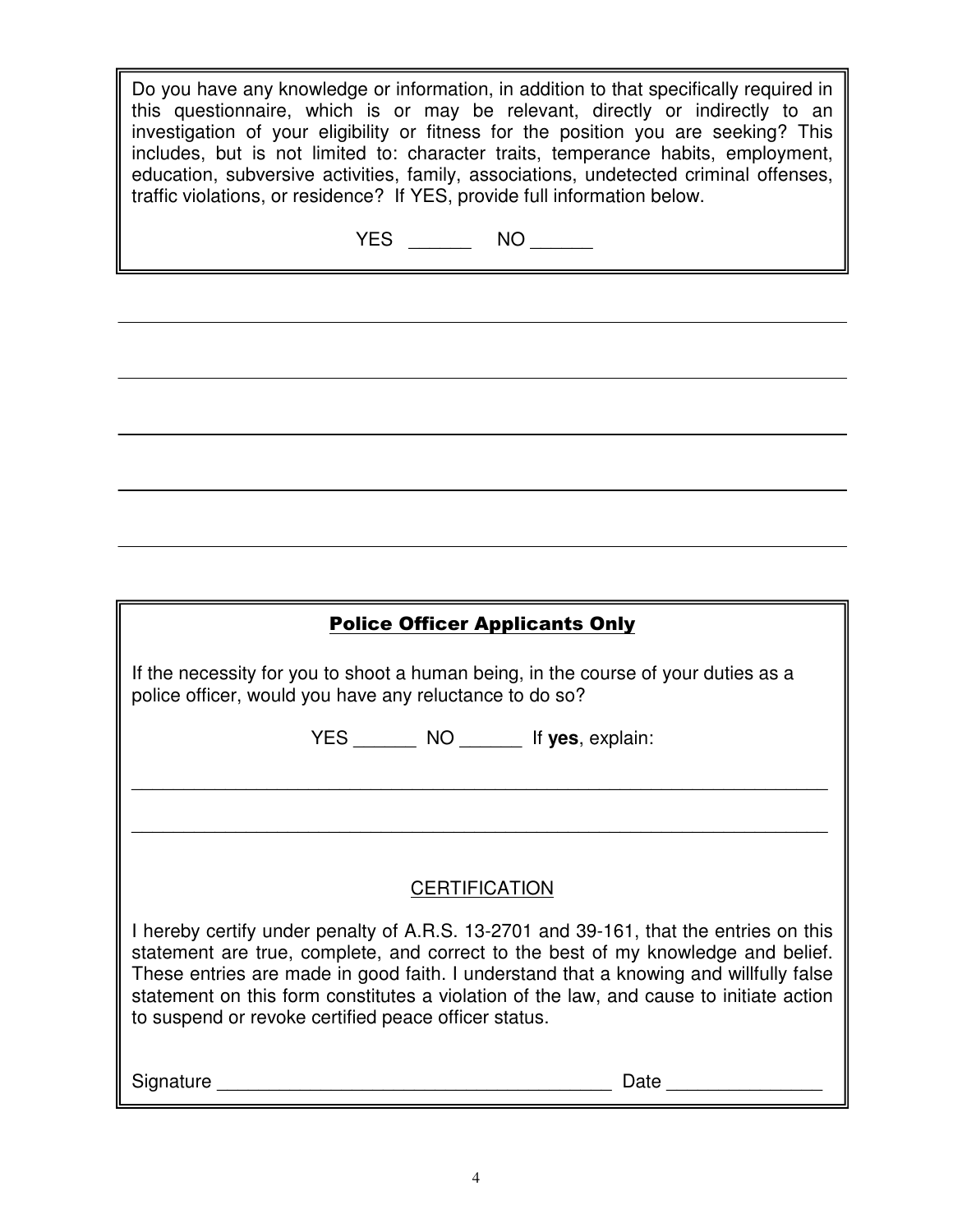Where necessary, use the reverse of page to complete answers throughout this questionnaire.

## 1. Personal Data

| Last Name                                   |                | First       |                                | Middle (Full)                                                                   |                | Home Phone         |
|---------------------------------------------|----------------|-------------|--------------------------------|---------------------------------------------------------------------------------|----------------|--------------------|
| Current employment work hours               |                |             | Days Off                       |                                                                                 |                | <b>Work Phone</b>  |
| Are you a United States Citizen? $\Box$ YES |                |             |                                | $\square$ NO                                                                    |                |                    |
| <b>Current Address</b>                      |                |             | City                           | <b>State</b>                                                                    |                | Zip Code           |
|                                             |                |             |                                |                                                                                 |                |                    |
| <b>Height</b>                               | Weight         | <b>Hair</b> | Eyes                           | Date of Birth                                                                   |                | Place of Birth     |
|                                             |                |             |                                | List any other names, social security numbers, or dates of birth you have used. |                |                    |
| List all residences in the last 10 years:   |                |             |                                |                                                                                 |                |                    |
| Address                                     |                |             | City                           |                                                                                 | <b>State</b>   | Zip Code           |
| Address                                     |                |             | City                           |                                                                                 | <b>State</b>   | Zip Code           |
| <b>Address</b>                              |                |             | City                           |                                                                                 | <b>State</b>   | Zip Code           |
|                                             |                |             |                                | <b>2. Marital Status</b>                                                        |                |                    |
| Status :                                    | $\Box$ Married |             | $\Box$ Single $\Box$ Separated | $\Box$ Divorced                                                                 | $\Box$ Widowed | $\Box$ Co-Habitate |
|                                             |                |             |                                |                                                                                 |                |                    |
| Spouse's Name                               |                |             | Date of Birth                  |                                                                                 | Occupation     |                    |
|                                             |                |             |                                |                                                                                 |                |                    |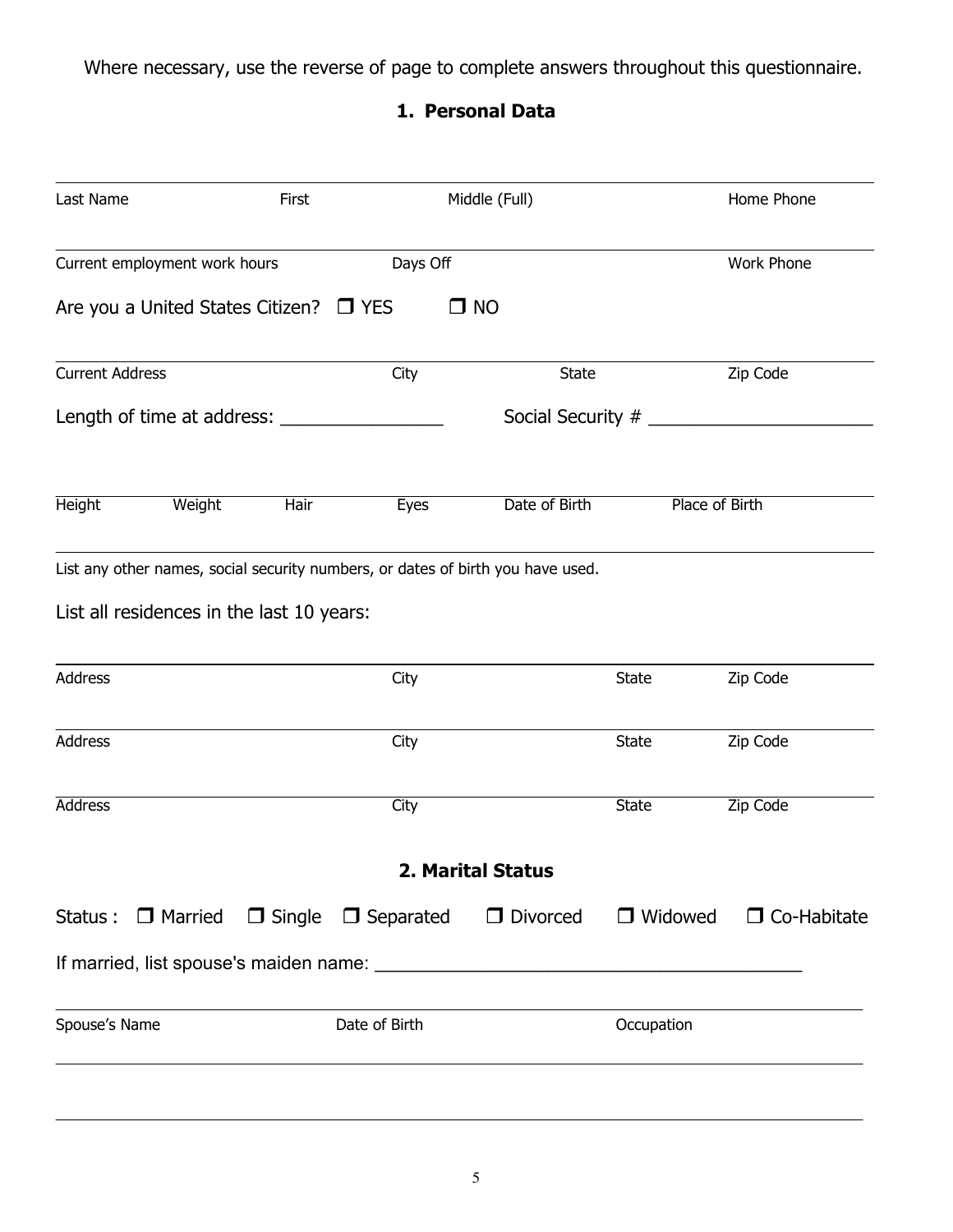### 3. Employment History

List all places of employment and unemployment in the past 10 years, beginning with the present or most recent employer and going backwards. List everything in proper sequence, use the following page if necessary, OMIT NONE!

| <b>Month and Year</b>                      | <b>Name of Employer</b>                                    | <b>Supervisor</b>     |
|--------------------------------------------|------------------------------------------------------------|-----------------------|
| From:                                      |                                                            |                       |
| To:                                        |                                                            |                       |
| Current                                    |                                                            |                       |
| <b>Salary</b>                              | <b>Complete Employer Address</b>                           | (Area Code) Telephone |
| Start:                                     |                                                            |                       |
|                                            |                                                            |                       |
| End:                                       |                                                            |                       |
|                                            |                                                            |                       |
| <b>Job Title</b> $-$ Describe your duties: |                                                            |                       |
|                                            |                                                            |                       |
|                                            | <b>Reason for Leaving</b> (ie: resigned, fired, laid off): |                       |
|                                            |                                                            |                       |
|                                            |                                                            |                       |

| <b>Month and Year</b>                    | <b>Name of Employer</b>                                    | <b>Supervisor</b>     |
|------------------------------------------|------------------------------------------------------------|-----------------------|
| From:                                    |                                                            |                       |
| To:                                      |                                                            |                       |
| <b>Salary</b>                            | <b>Complete Employer Address</b>                           | (Area Code) Telephone |
| Start:                                   |                                                            |                       |
| End:                                     |                                                            |                       |
| <b>Job Title</b> - Describe your duties: |                                                            |                       |
|                                          |                                                            |                       |
|                                          | <b>Reason for Leaving</b> (ie: resigned, fired, laid off): |                       |
|                                          |                                                            |                       |

| <b>Month and Year</b>                      | <b>Name of Employer</b>                                    | <b>Supervisor</b>     |
|--------------------------------------------|------------------------------------------------------------|-----------------------|
| From:                                      |                                                            |                       |
| To:                                        |                                                            |                       |
| <b>Salary</b>                              | <b>Complete Employer Address</b>                           | (Area Code) Telephone |
| Start:                                     |                                                            |                       |
| End:                                       |                                                            |                       |
| <b>Job Title</b> $-$ Describe your duties: |                                                            |                       |
|                                            |                                                            |                       |
|                                            | <b>Reason for Leaving</b> (ie: resigned, fired, laid off): |                       |
|                                            |                                                            |                       |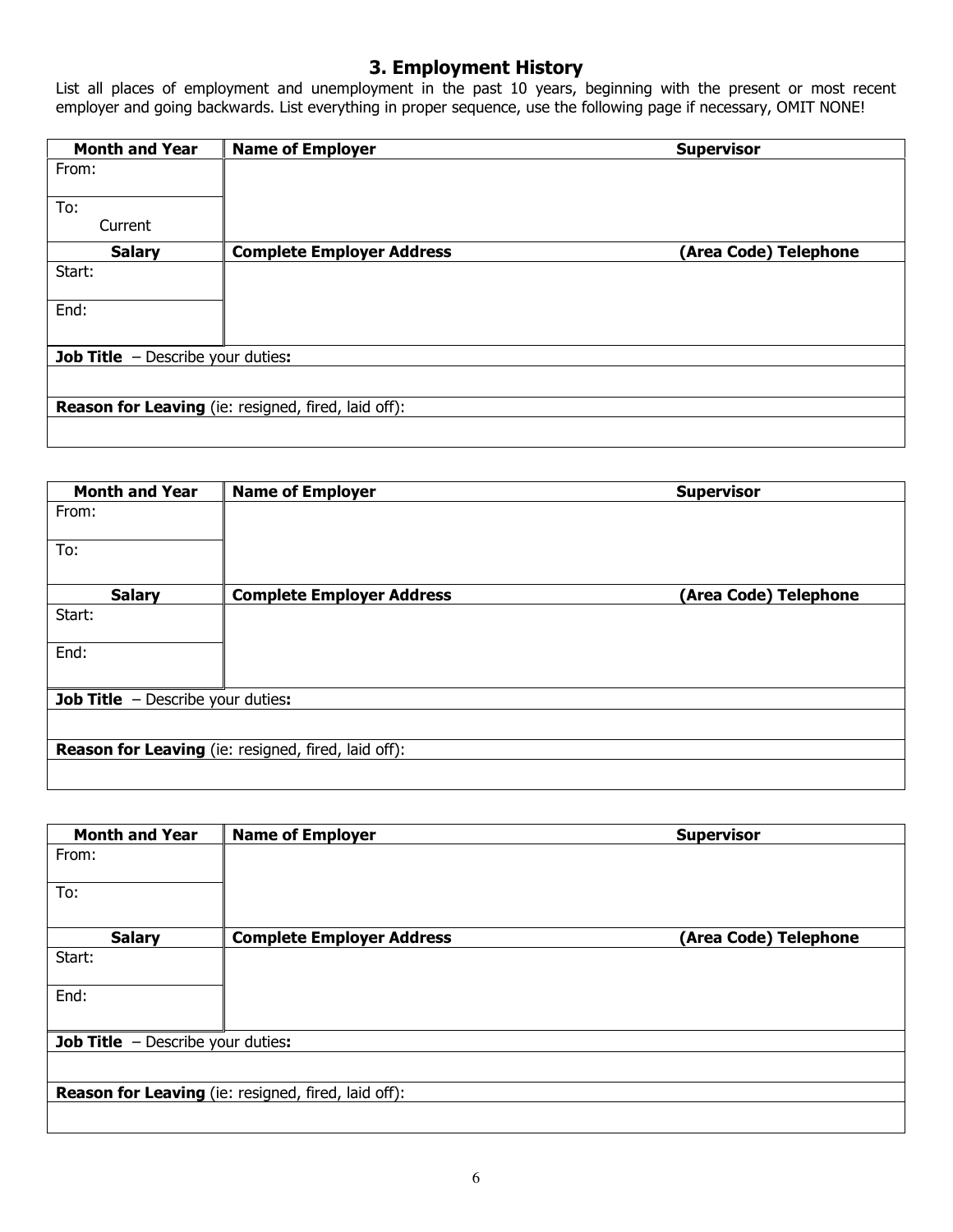### **3. Employment History** (continued) (Use back of page if necessary)

| <b>Month and Year</b>                      | <b>Name of Employer</b>                                    | <b>Supervisor</b>     |
|--------------------------------------------|------------------------------------------------------------|-----------------------|
| From:                                      |                                                            |                       |
| To:                                        |                                                            |                       |
| <b>Salary</b>                              | <b>Complete Employer Address</b>                           | (Area Code) Telephone |
| Start:                                     |                                                            |                       |
| End:                                       |                                                            |                       |
| <b>Job Title</b> $-$ Describe your duties: |                                                            |                       |
|                                            |                                                            |                       |
|                                            | <b>Reason for Leaving</b> (ie: resigned, fired, laid off): |                       |
|                                            |                                                            |                       |

| <b>Month and Year</b>                      | <b>Name of Employer</b>                             | <b>Supervisor</b>     |
|--------------------------------------------|-----------------------------------------------------|-----------------------|
| From:                                      |                                                     |                       |
| To:                                        |                                                     |                       |
| <b>Salary</b>                              | <b>Complete Employer Address</b>                    | (Area Code) Telephone |
| Start:                                     |                                                     |                       |
| End:                                       |                                                     |                       |
| <b>Job Title</b> $-$ Describe your duties: |                                                     |                       |
|                                            |                                                     |                       |
|                                            | Reason for Leaving (ie: resigned, fired, laid off): |                       |
|                                            |                                                     |                       |

| <b>Month and Year</b>                      | <b>Name of Employer</b>                             | <b>Supervisor</b>     |
|--------------------------------------------|-----------------------------------------------------|-----------------------|
| From:                                      |                                                     |                       |
| To:                                        |                                                     |                       |
| <b>Salary</b>                              | <b>Complete Employer Address</b>                    | (Area Code) Telephone |
| Start:                                     |                                                     |                       |
| End:                                       |                                                     |                       |
| <b>Job Title</b> $-$ Describe your duties: |                                                     |                       |
|                                            |                                                     |                       |
|                                            | Reason for Leaving (ie: resigned, fired, laid off): |                       |
|                                            |                                                     |                       |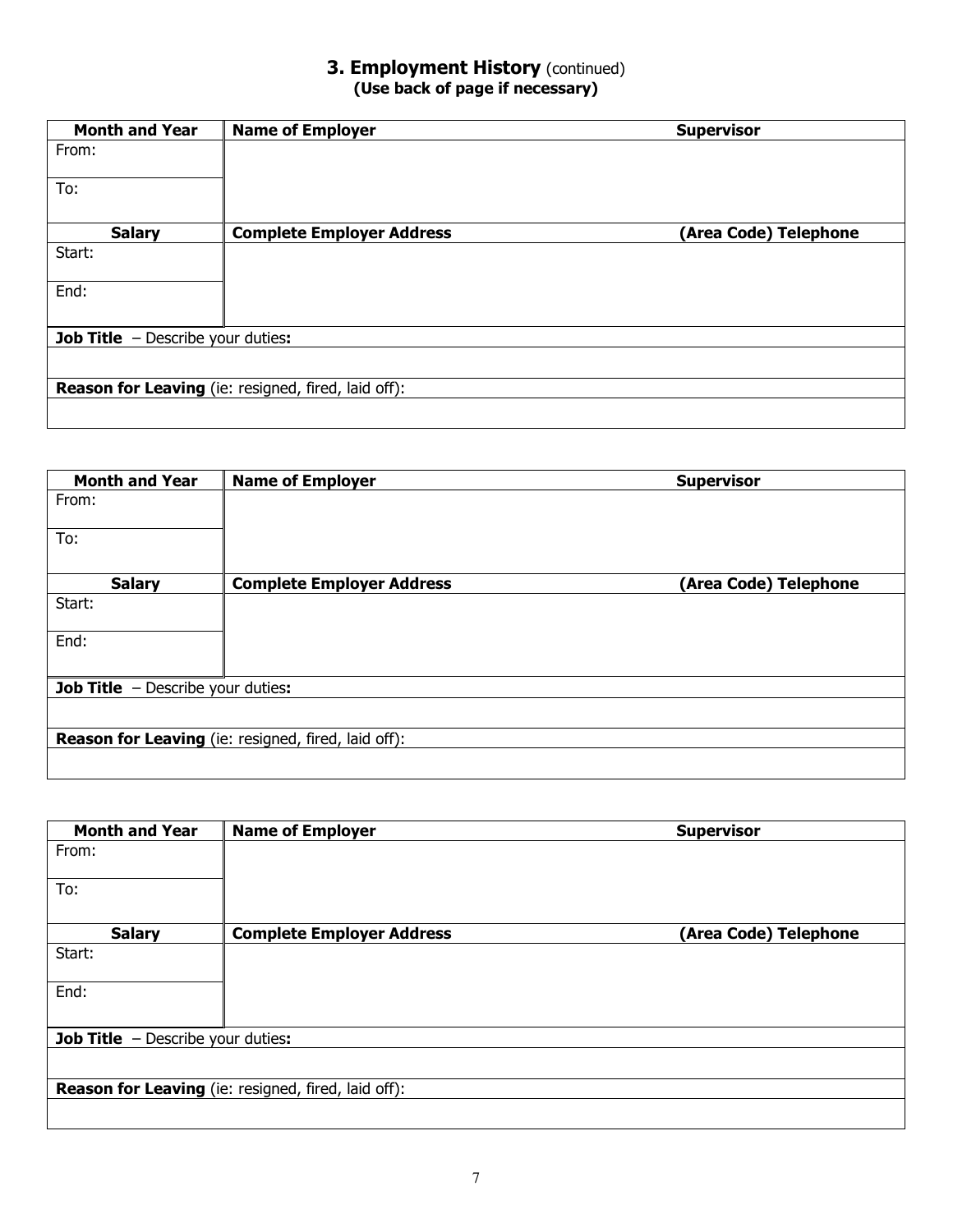### 4. References

A) List three (3) references (not relatives or former employers) who are responsible adults, and who have known you well during the past five years (5) years (include area code and phone):

| <b>Name</b>           | <b>Complete Address</b>                  | <b>Area Code &amp; Telephone</b>      |
|-----------------------|------------------------------------------|---------------------------------------|
|                       |                                          |                                       |
|                       |                                          |                                       |
|                       |                                          |                                       |
| <b>How Long known</b> | <b>Occupation &amp; Business Address</b> | <b>Work Area Code &amp; Telephone</b> |
|                       |                                          |                                       |
|                       |                                          |                                       |
|                       |                                          |                                       |

| <b>Name</b>           | <b>Complete Address</b>                  | <b>Area Code &amp; Telephone</b>      |
|-----------------------|------------------------------------------|---------------------------------------|
|                       |                                          |                                       |
|                       |                                          |                                       |
|                       |                                          |                                       |
| <b>How Long known</b> | <b>Occupation &amp; Business Address</b> | <b>Work Area Code &amp; Telephone</b> |
|                       |                                          |                                       |
|                       |                                          |                                       |
|                       |                                          |                                       |

| <b>Name</b>           | <b>Complete Address</b>                  | <b>Area Code &amp; Telephone</b>      |
|-----------------------|------------------------------------------|---------------------------------------|
|                       |                                          |                                       |
|                       |                                          |                                       |
|                       |                                          |                                       |
|                       |                                          |                                       |
| <b>How Long known</b> | <b>Occupation &amp; Business Address</b> | <b>Work Area Code &amp; Telephone</b> |
|                       |                                          |                                       |
|                       |                                          |                                       |
|                       |                                          |                                       |
|                       |                                          |                                       |

- B) List the names of any acquaintances employed by this Department:
- C) Have you ever applied to, or been employed by the Flagstaff Police Department as a paid employee or as a volunteer?

|  | $\Box$ YES $\Box$ NO If YES, date & position: |  |
|--|-----------------------------------------------|--|
|  |                                               |  |

D) Have you ever applied for any position with another law enforcement agency?  $\Box$  YES  $\Box$  NO If YES, explain (use back of page if necessary):

| <b>Date</b> | <b>Agency Name and State</b> | <b>Status of Application</b> |
|-------------|------------------------------|------------------------------|
|             |                              |                              |
|             |                              |                              |
|             |                              |                              |
|             |                              |                              |
|             |                              |                              |
|             |                              |                              |
|             |                              |                              |
|             |                              |                              |
|             |                              |                              |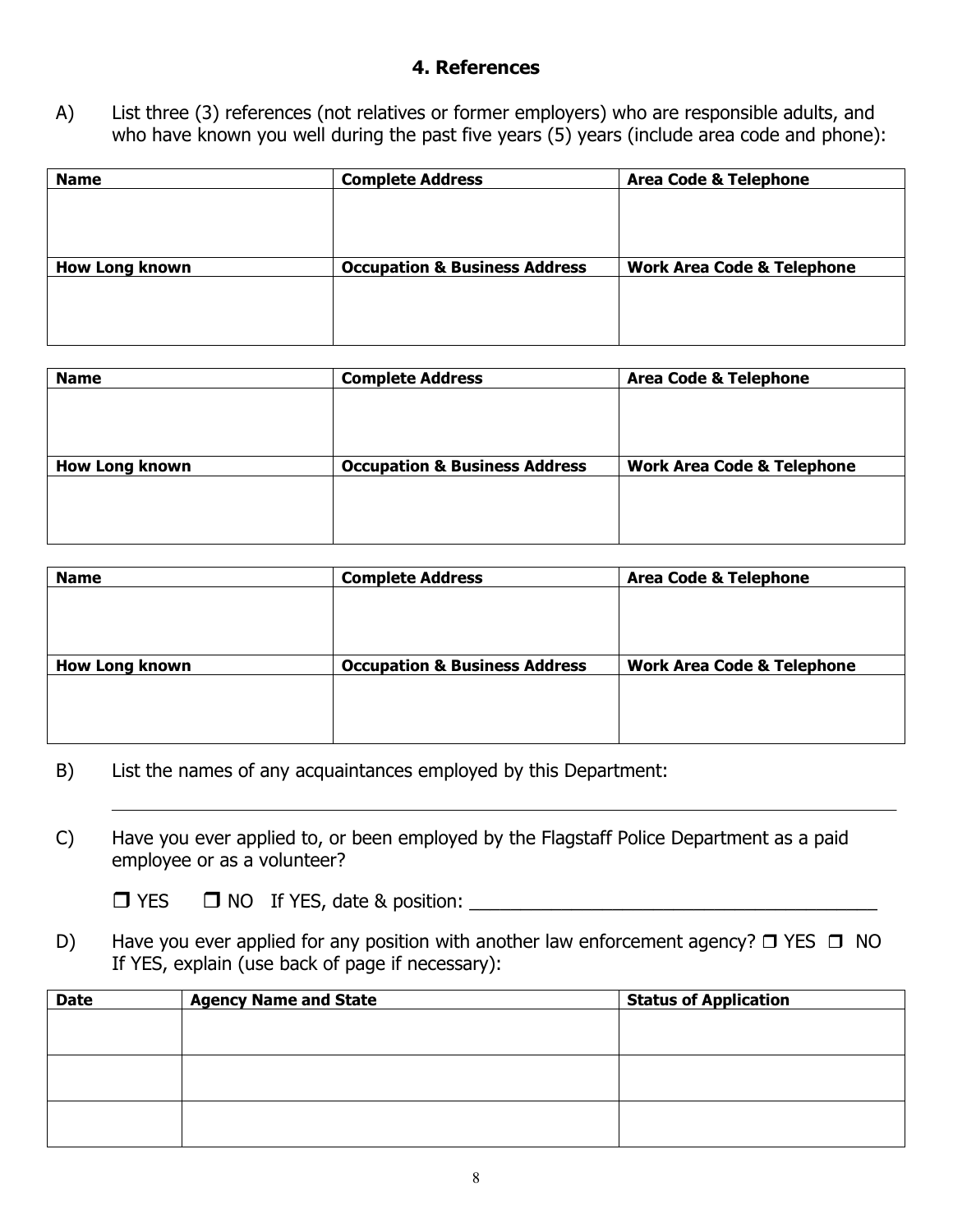| Have you ever had any involvement or association with another law enforcement agency, |            |              |                     |
|---------------------------------------------------------------------------------------|------------|--------------|---------------------|
| either as a volunteer or paid employee?                                               | $\Box$ YES | $\square$ NO | If YES, when/where: |

| When | Where |
|------|-------|
|      |       |
|      |       |
|      |       |

#### F) Have you ever received any law enforcement training?  $\Box$  YES  $\Box$ If YES, explain:

| When | <b>Where</b> | <b>Type of Training</b> |
|------|--------------|-------------------------|
|      |              |                         |
|      |              |                         |
|      |              |                         |
|      |              |                         |
|      |              |                         |
|      |              |                         |

#### G) Have you ever been certified as a police officer?  $\Box$  YES  $\Box$ If YES, explain:

| When | Where | Type of Certificate |
|------|-------|---------------------|
|      |       |                     |
|      |       |                     |

### 5. Education and Training

A) List all schools (high schools, colleges, universities, and graduate schools) you have attended. List GED if applicable:

| <b>Date Graduated</b> | School Name | <b>Address</b> | <b>Diploma Received</b> |
|-----------------------|-------------|----------------|-------------------------|
|                       |             |                |                         |
|                       |             |                |                         |
|                       |             |                |                         |
|                       |             |                |                         |
|                       |             |                |                         |
|                       |             |                |                         |
|                       |             |                |                         |
|                       |             |                |                         |

B) List all skills or abilities possessed (include foreign languages):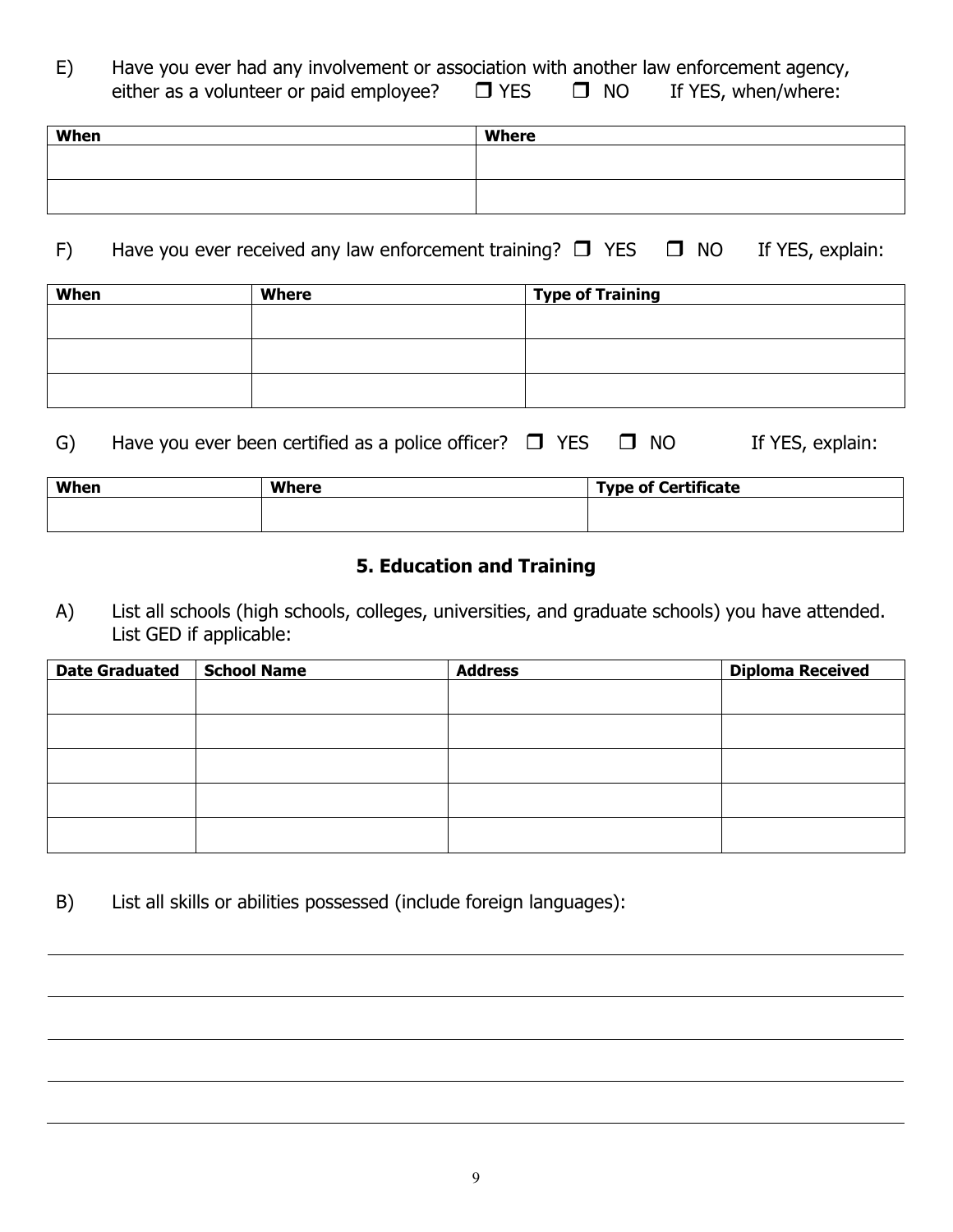### 6. Organizational Membership

A) Are you now or have you ever been a member of any foreign or domestic organization, association, movement, group, or combination of persons which is totalitarian, fascist, communist, or subversive, or which has adopted or shows a policy of advocating or approving the commission of acts of force or violence to deny other persons their rights under the Constitution of the United States or the State of Arizona, by any unlawful or unconstitutional means?  $\Box$  YES  $\Box$  NO If YES, explain:

### 7. Military Status

A) Have you ever served in the Army, Navy, Marine Corps, Air Force, Coast Guard, R.O.T.C., or any Military Reserve unit?  $\Box$  YES  $\Box$  NO If YES, explain:

| <b>Entry Date</b> | <b>Rank/Branch/ Organization</b> | <b>Discharge Type</b> | <b>Date</b> |
|-------------------|----------------------------------|-----------------------|-------------|
|                   |                                  |                       |             |
|                   |                                  |                       |             |
|                   |                                  |                       |             |
|                   |                                  |                       |             |

B) Are you registered with the Selective Service?  $\square$  YES  $\square$  NO  $\square$  N/A

| Local Board # | <b>Address</b> | <b>Draft Class</b> | <b>Date Classified</b> |
|---------------|----------------|--------------------|------------------------|
|               |                |                    |                        |
|               |                |                    |                        |

### 8. Arrest History

Have you ever been given a ticket, arrested, convicted, charged, or questioned for any offense; violation of any statute or ordinance; and/or law regulation by any civil or military authority. (Includes any convictions or adjudication as a juvenile.)  $\Box$  YES  $\Box$  NO If YES, describe below:

| <b>Date</b> | <b>Location</b> | <b>Arresting</b><br><b>Agency</b> | <b>Original Charge</b> | <b>Reduced To</b> | Disposition/<br><b>Court Action</b> |
|-------------|-----------------|-----------------------------------|------------------------|-------------------|-------------------------------------|
|             |                 |                                   |                        |                   |                                     |
|             |                 |                                   |                        |                   |                                     |
|             |                 |                                   |                        |                   |                                     |
|             |                 |                                   |                        |                   |                                     |
|             |                 |                                   |                        |                   |                                     |
|             |                 |                                   |                        |                   |                                     |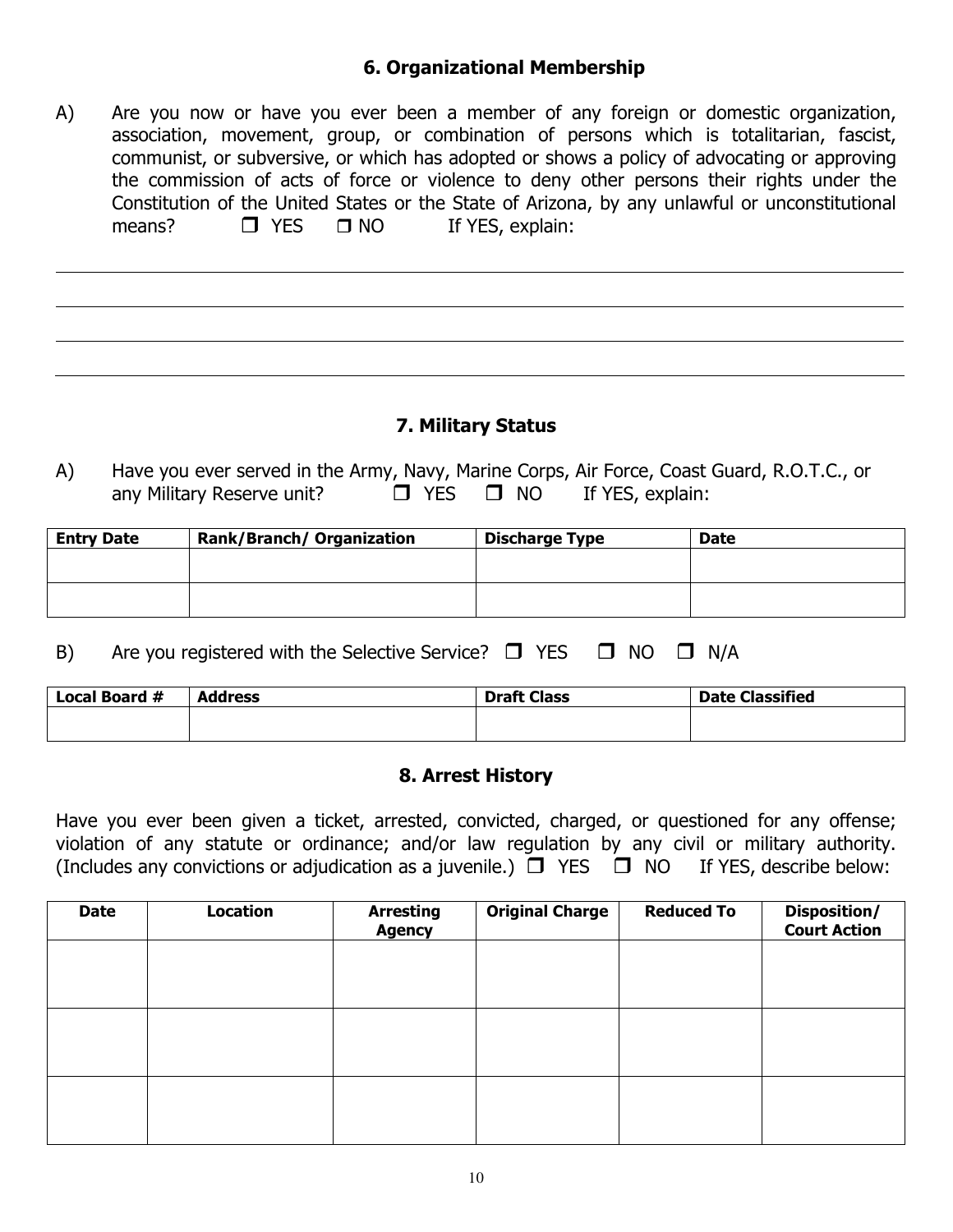### 9. Driving Record

List below any Traffic and/or Parking citations since you began driving, in this country or any other country.

|              | <b>Date</b> | <b>Location</b>     | <b>Issuing</b><br><b>Agency</b>                               | <b>Charge</b> | <b>Charge</b><br><b>Reduced</b>                                                   | <b>Disposition</b>                                                                                                      | <b>Accident</b><br><b>Related</b><br>Y/N |
|--------------|-------------|---------------------|---------------------------------------------------------------|---------------|-----------------------------------------------------------------------------------|-------------------------------------------------------------------------------------------------------------------------|------------------------------------------|
|              |             |                     |                                                               |               |                                                                                   |                                                                                                                         |                                          |
|              |             |                     |                                                               |               |                                                                                   |                                                                                                                         |                                          |
|              |             |                     |                                                               |               |                                                                                   |                                                                                                                         |                                          |
|              |             |                     |                                                               |               |                                                                                   |                                                                                                                         |                                          |
|              |             |                     |                                                               |               |                                                                                   |                                                                                                                         |                                          |
|              |             |                     |                                                               |               |                                                                                   |                                                                                                                         |                                          |
|              |             |                     |                                                               |               |                                                                                   |                                                                                                                         |                                          |
|              |             |                     |                                                               |               |                                                                                   |                                                                                                                         |                                          |
| A)           |             |                     |                                                               |               |                                                                                   | Have you ever operated a motor vehicle while under the influence of alcohol? $\Box$ YES $\Box$ NO                       |                                          |
|              |             |                     |                                                               |               |                                                                                   |                                                                                                                         |                                          |
| B)           |             |                     | List all driver's or chauffeur's licenses you currently hold: |               |                                                                                   |                                                                                                                         |                                          |
|              |             |                     |                                                               |               |                                                                                   |                                                                                                                         |                                          |
| $\mathsf{C}$ |             |                     |                                                               |               |                                                                                   | Have you ever been licensed to drive in another state? $\Box$ YES $\Box$ NO If YES, list below:                         |                                          |
|              |             |                     |                                                               |               | State _____________________________ Lic. # and Type ____________________________  |                                                                                                                         |                                          |
| D)           |             | If YES, list below: |                                                               |               | Have you ever had your license revoked, suspended, or restricted? ?               | $\Box$ YES                                                                                                              | $\Box$<br><b>NO</b>                      |
|              |             |                     |                                                               |               | State __________________________________Lic. # and Type _________________________ |                                                                                                                         |                                          |
|              |             |                     |                                                               |               |                                                                                   |                                                                                                                         |                                          |
| E)           |             |                     | dismiss the filing of a traffic citation? $\Box$ YES          |               |                                                                                   | Have you ever attended a driver improvement school as a result of a traffic citation, or to<br>□ NO If YES, list below: |                                          |
|              |             |                     | Location/                                                     |               |                                                                                   |                                                                                                                         |                                          |
|              |             |                     |                                                               |               |                                                                                   |                                                                                                                         |                                          |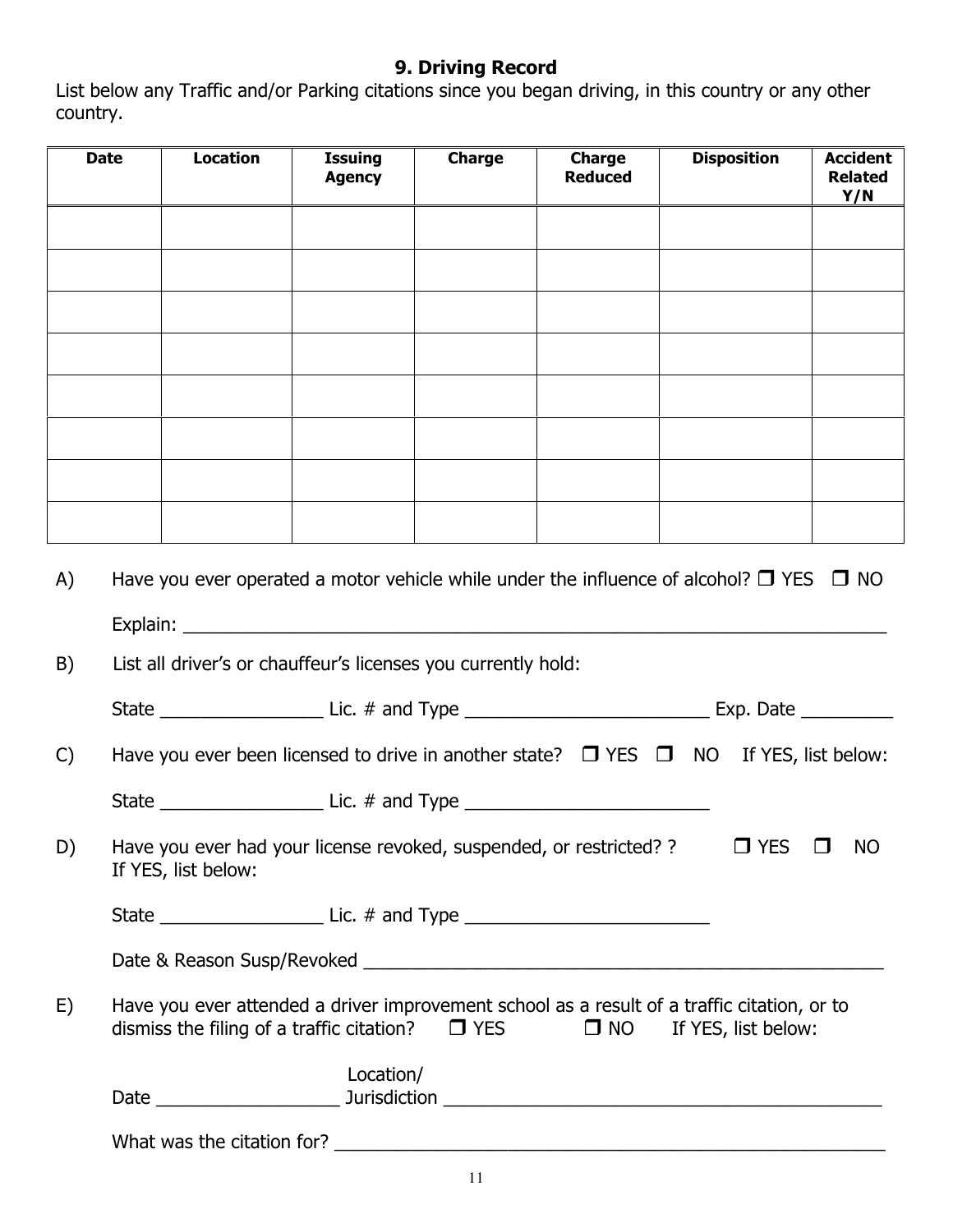### 10. Narcotics

Use the reverse side if more space is needed to explain YES answers. Include the number of times and dates drug was used. Please use numbers only when indicating the number of times.

1) Have you ever tried or used an illegal or legal narcotic or dangerous drug, either in pill form or by injection, or any other manner of ingestion?  $T$  YES  $\Box$  NO

| <b>Type of Drug</b>                                   | <b>Number of</b><br><b>Times Before</b><br><b>Age 21</b> | <b>Number of</b><br><b>Times AFTER</b><br><b>Age 21</b> | <b>Date FIRST</b><br><b>Used</b> | <b>Date LAST</b><br><b>Used</b> | <b>Maximum</b><br><b>Number of</b><br><b>Times Used</b> |
|-------------------------------------------------------|----------------------------------------------------------|---------------------------------------------------------|----------------------------------|---------------------------------|---------------------------------------------------------|
| Marijuana                                             |                                                          |                                                         |                                  |                                 |                                                         |
| Hashish                                               |                                                          |                                                         |                                  |                                 |                                                         |
| PCP / Angel Dust                                      |                                                          |                                                         |                                  |                                 |                                                         |
| Opium                                                 |                                                          |                                                         |                                  |                                 |                                                         |
| THC / Wax                                             |                                                          |                                                         |                                  |                                 |                                                         |
| LSD / Acid                                            |                                                          |                                                         |                                  |                                 |                                                         |
| Peyote                                                |                                                          |                                                         |                                  |                                 |                                                         |
| Mescaline                                             |                                                          |                                                         |                                  |                                 |                                                         |
| Heroin                                                |                                                          |                                                         |                                  |                                 |                                                         |
| Cocaine / Crack                                       |                                                          |                                                         |                                  |                                 |                                                         |
| Amphetamines                                          |                                                          |                                                         |                                  |                                 |                                                         |
| Methamphetamines / Speed                              |                                                          |                                                         |                                  |                                 |                                                         |
| Steroids (PHD's)                                      |                                                          |                                                         |                                  |                                 |                                                         |
| Ecstasy / XTC                                         |                                                          |                                                         |                                  |                                 |                                                         |
| ICE                                                   |                                                          |                                                         |                                  |                                 |                                                         |
| Morphine                                              |                                                          |                                                         |                                  |                                 |                                                         |
| Inhalants (Paint, etc)                                |                                                          |                                                         |                                  |                                 |                                                         |
| Psilocybin (Mushrooms)                                |                                                          |                                                         |                                  |                                 |                                                         |
| Any other illegal drugs, Spice<br>or Bathsalts        |                                                          |                                                         |                                  |                                 |                                                         |
|                                                       |                                                          | Type of Drug   Date you first tried                     | Date you last tried              |                                 | <b>Maximum times tried</b>                              |
| Any prescription drugs not<br>prescribed for your use |                                                          |                                                         |                                  |                                 |                                                         |
|                                                       |                                                          |                                                         |                                  |                                 |                                                         |
|                                                       |                                                          |                                                         |                                  |                                 |                                                         |
| Obtained any prescription                             |                                                          |                                                         |                                  |                                 |                                                         |
| drug in an illegal manner                             |                                                          |                                                         |                                  |                                 |                                                         |
|                                                       |                                                          |                                                         |                                  |                                 |                                                         |

2) Have you ever GIVEN or SOLD prescription drugs, marijuana, or any other illegal narcotic or dangerous drugs?  $\Box$  YES  $\Box$  NO If YES, explain:

\_\_\_\_\_\_\_\_\_\_\_\_\_\_\_\_\_\_\_\_\_\_\_\_\_\_\_\_\_\_\_\_\_\_\_\_\_\_\_\_\_\_\_\_\_\_\_\_\_\_\_\_\_\_\_\_\_\_\_\_\_\_\_\_\_\_\_\_\_\_\_\_\_\_\_\_\_\_\_\_\_\_\_

3) Has anyone ever used narcotics (refer to  $\#10$ ) in your family?  $\Box$  YES  $\Box$  NO If YES, explain: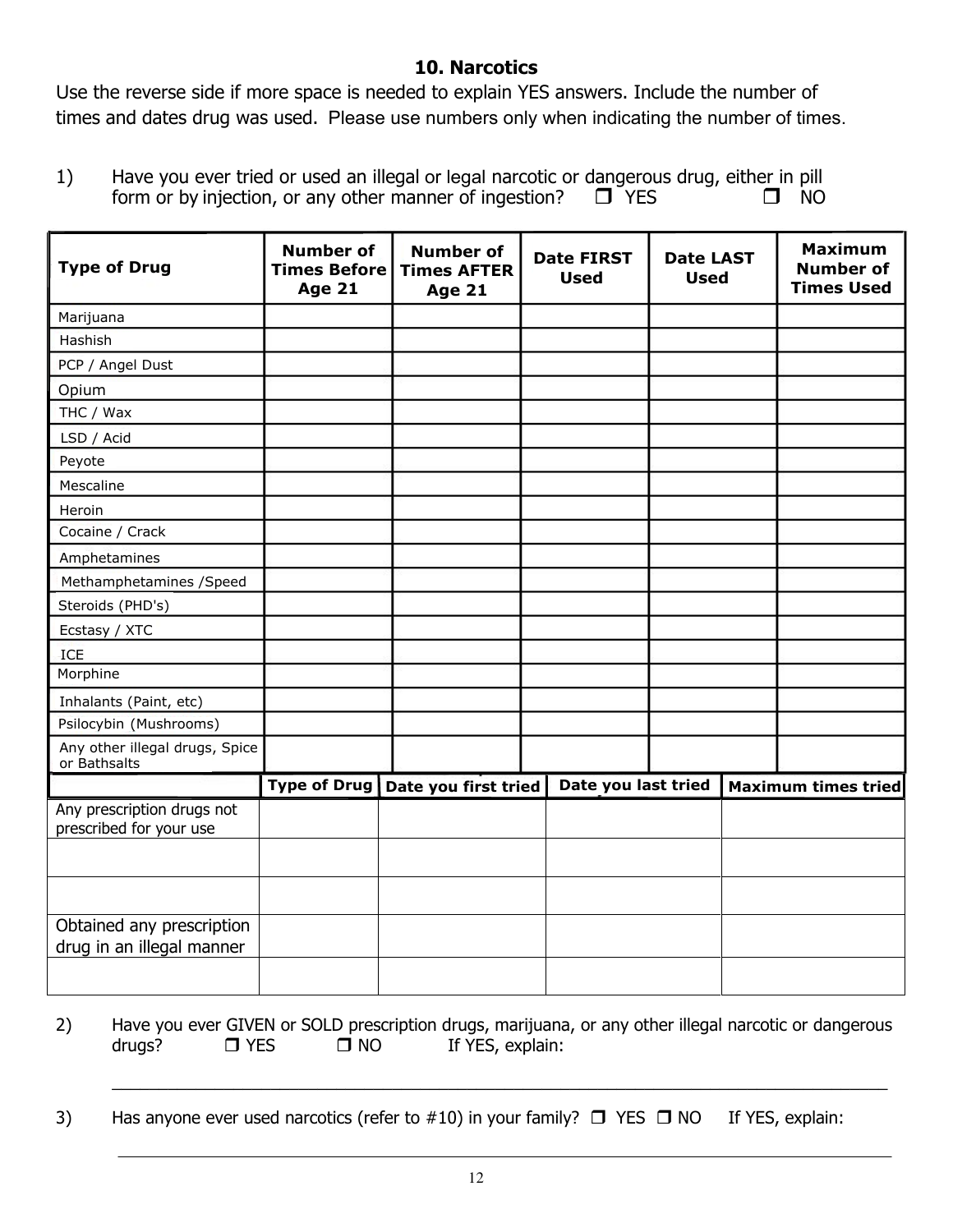### 11. Answer the Following

(use page 14 for detailed explanations)

| #            |                                                                                                                                                                       | <b>YES</b> | <b>NO</b> |
|--------------|-----------------------------------------------------------------------------------------------------------------------------------------------------------------------|------------|-----------|
| A            | Have you ever had your wages attached?                                                                                                                                |            |           |
| B            | Have you ever been a party to a small claims or other court action?                                                                                                   |            |           |
| $\mathsf{C}$ | Have you ever been involved with any civil court action?                                                                                                              |            |           |
| D            | Have you ever had judgement rendered against you?                                                                                                                     |            |           |
| E            | Have you ever been refused credit?                                                                                                                                    |            |           |
| F.           | Have you ever had any property repossessed?                                                                                                                           |            |           |
| G            | Have you ever been fired, discharged or asked to resign from any position?                                                                                            |            |           |
| H            | Have the police ever been called to your home?                                                                                                                        |            |           |
| I            | Have you ever committed any criminal violation that has gone undetected?                                                                                              |            |           |
| J            | Have you or your spouse ever been sued or summoned into court?                                                                                                        |            |           |
| K            | Have any relatives of you or your spouse ever been convicted of any crime or<br>imprisoned?                                                                           |            |           |
| L            | Do you now or have you ever had any gambling debts?                                                                                                                   |            |           |
| M            | Have you ever used an employer's money to gamble with?                                                                                                                |            |           |
| N            | Have you ever worked for a gambling operation or booked any bets?                                                                                                     |            |           |
| $\mathsf{O}$ | Have you ever had an F.B.I. fingerprint check for any reason?                                                                                                         |            |           |
| P            | In any employment setting, including military service, have you ever received<br>any verbal or written reprimands or suspensions for violations of company<br>policy? |            |           |
| Q            | Would you have any difficulty in working or dealing with members of the<br>opposite sex, different origin, race, religion, or nationality?                            |            |           |
| $\mathsf{R}$ | In any job that you've held, have you been involved in any physical or major<br>verbal confrontations?                                                                |            |           |
| S            | Would you be able to follow direct orders, even though you may not agree with<br>them?                                                                                |            |           |
| $\top$       | In any previous employment setting, were you ever exposed to any high stress<br>or an extreme emergency condition?                                                    |            |           |
| U            | Have you ever left a place of employment without giving two weeks notice?                                                                                             |            |           |
| $\vee$       | Have you ever operated a motor vehicle while under the influence of alcohol or<br>drugs, to the point that you knew that you should not have been driving?            |            |           |
| W            | Have you ever been extensively delinquent on any of your financial obligations?                                                                                       |            |           |
| X            | Have you ever filed for bankruptcy?                                                                                                                                   |            |           |
| Y            | Have you ever had any of your financial obligations turned over to a collection                                                                                       |            |           |
|              | agency?                                                                                                                                                               |            |           |
| Z            | Are you now current on your financial obligations?                                                                                                                    |            |           |
| AA           | Have you ever been placed on court supervision or probation?                                                                                                          |            |           |
| BB           | Have you ever had any court proceedings expunged?                                                                                                                     |            |           |
| CC           | Have you been unemployed during the last 10 years? If yes, explain below how<br>you supported yourself.                                                               |            |           |
| <b>DD</b>    | Do you pay child support or spousal maintenance?                                                                                                                      |            |           |
| EE           | Are your support payments current?                                                                                                                                    |            |           |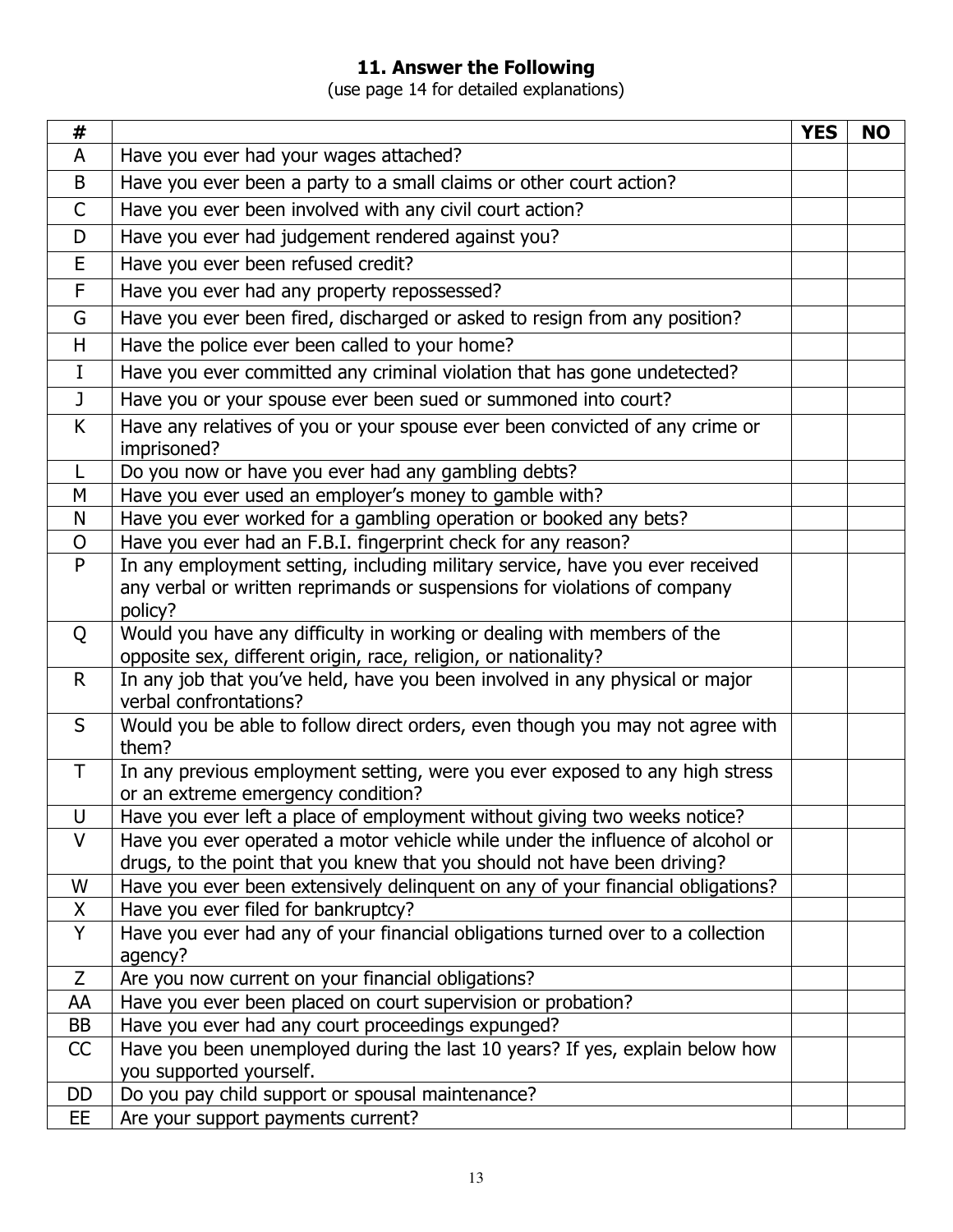### **Please use this area to explain your yes answers to questions A – EE.**

List the date of each occurrence.

| Question | Date |  |
|----------|------|--|
|          |      |  |
|          |      |  |
|          |      |  |
|          |      |  |
|          |      |  |
|          |      |  |
|          |      |  |
|          |      |  |
|          |      |  |
|          |      |  |
|          |      |  |
|          |      |  |
|          |      |  |
|          |      |  |
|          |      |  |
|          |      |  |
|          |      |  |
|          |      |  |
|          |      |  |
|          |      |  |
|          |      |  |
|          |      |  |
|          |      |  |
|          |      |  |
|          |      |  |
|          |      |  |
|          |      |  |
|          |      |  |
|          |      |  |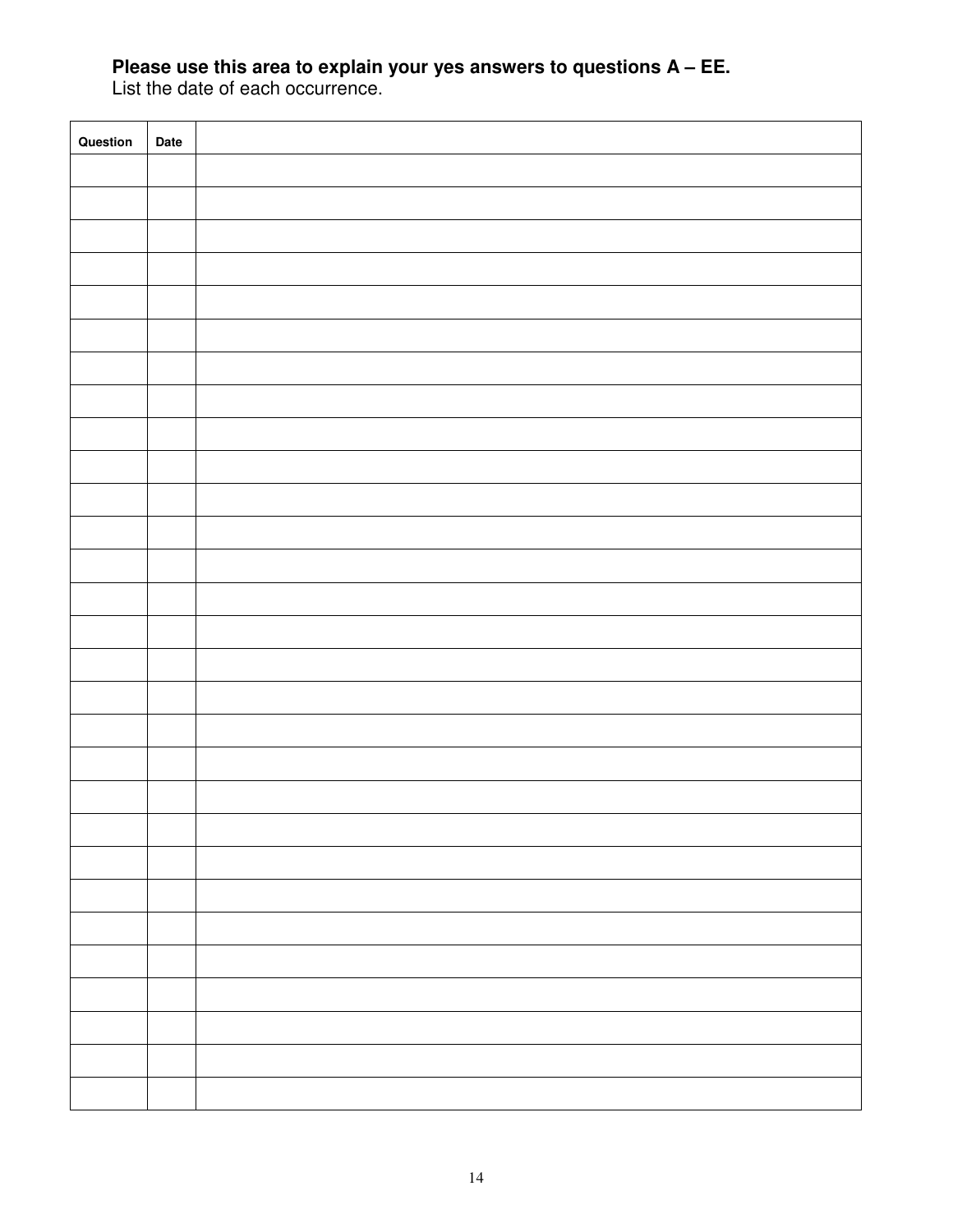### **12. SUPPLEMENTARY BACKGROUND INFORMATION**

**Please use this page to describe the following:** 

**1. Why do you want to be a Police Department Employee?** 

| What qualities do you possess that would make you a good Police Department Employee? |
|--------------------------------------------------------------------------------------|
|                                                                                      |
|                                                                                      |
|                                                                                      |
|                                                                                      |
|                                                                                      |
|                                                                                      |
|                                                                                      |
|                                                                                      |
|                                                                                      |

۰.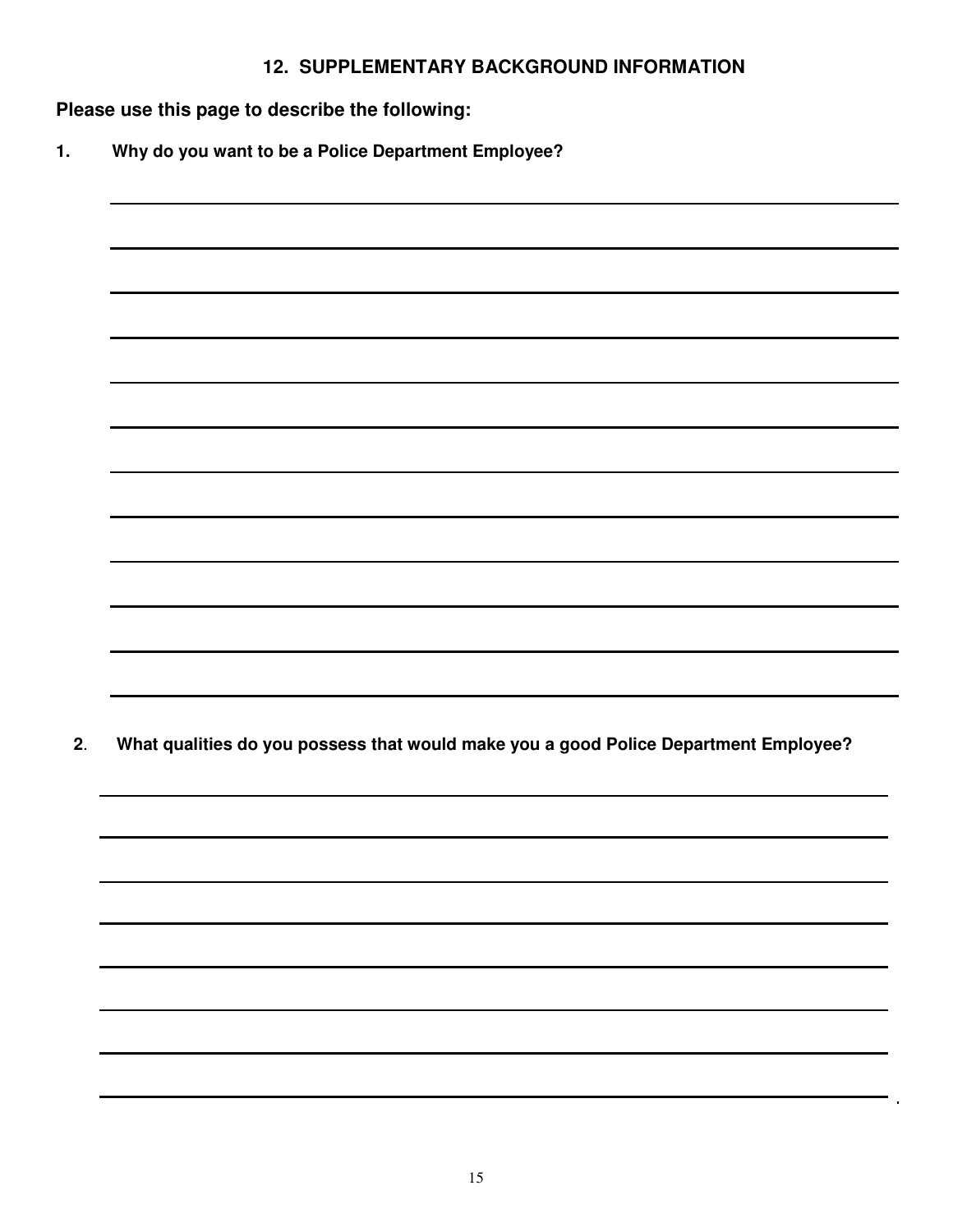FAMILY REFERENCES: List all immediate relatives: parents, siblings, in-laws, and ex-spouses.

| <b>Name</b> | <b>Relation-</b><br>ship | Age | <b>Street Address</b> | City, State, Zip | <b>Area Code</b><br><b>Telephone</b> |
|-------------|--------------------------|-----|-----------------------|------------------|--------------------------------------|
|             |                          |     |                       |                  |                                      |
|             |                          |     |                       |                  |                                      |
|             |                          |     |                       |                  |                                      |
|             |                          |     |                       |                  |                                      |
|             |                          |     |                       |                  |                                      |
|             |                          |     |                       |                  |                                      |
|             |                          |     |                       |                  |                                      |
|             |                          |     |                       |                  |                                      |
|             |                          |     |                       |                  |                                      |
|             |                          |     |                       |                  |                                      |

List all persons with whom you have lived during the past five years. Do not include family members.

| <b>Name</b> | <b>Street Address</b> | City, State, Zip | <b>Area Code &amp;</b><br><b>Telephone</b> | Relationship |
|-------------|-----------------------|------------------|--------------------------------------------|--------------|
|             |                       |                  |                                            |              |
|             |                       |                  |                                            |              |
|             |                       |                  |                                            |              |
|             |                       |                  |                                            |              |
|             |                       |                  |                                            |              |
|             |                       |                  |                                            |              |
|             |                       |                  |                                            |              |